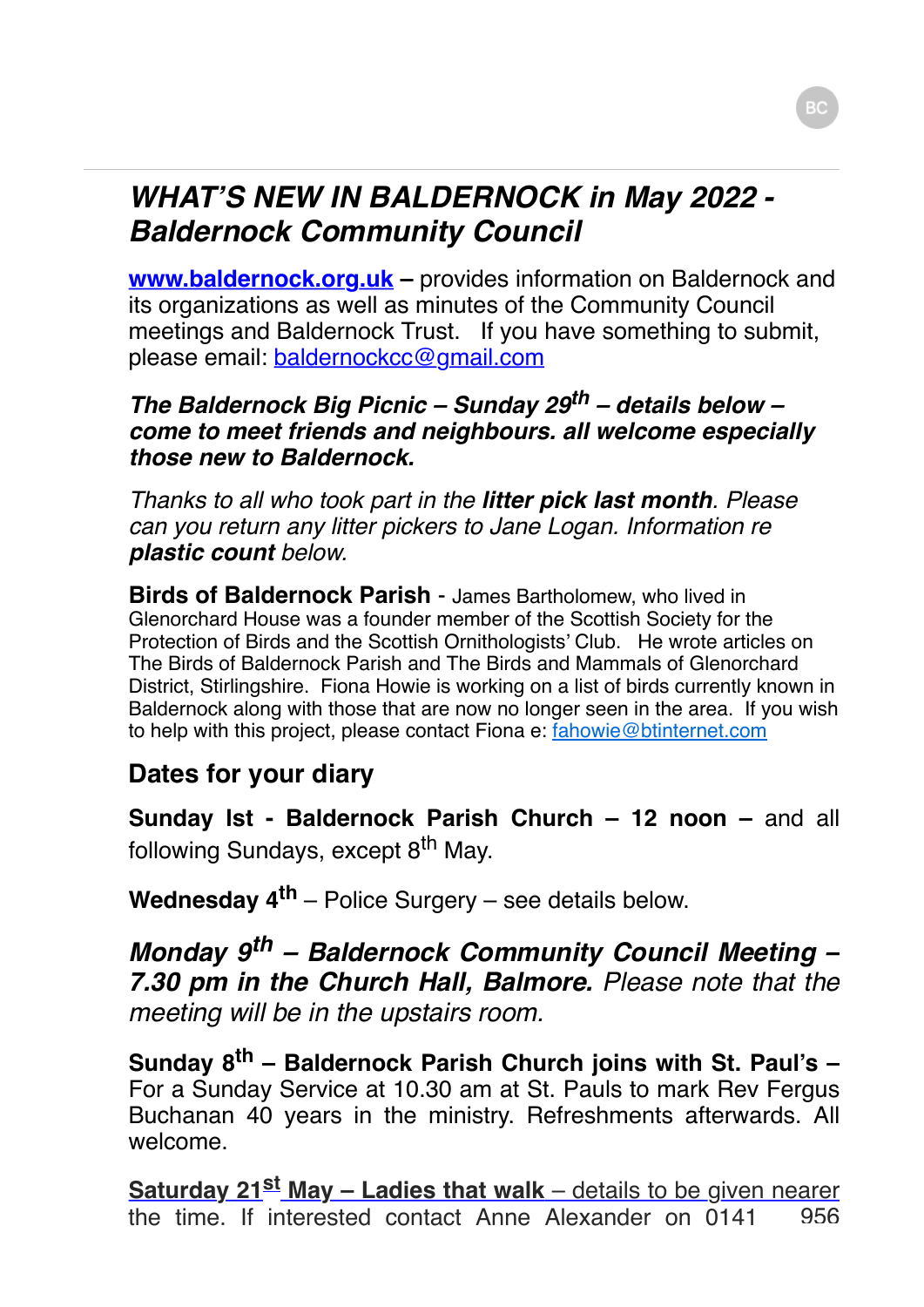2919. All welcome.

**Sunday 29th - BALDERNOCK'S BIG PICNIC 1-3pm - A - FREE EVENT -** To celebrate the re-opening of the **watchhouse exhibition** at the church for the summer season and the forthcoming extended holiday weekend for the **Queen's platinum jubilee** there will be a picnic in the field across from the church. Bring your own picnic lunch (and refreshments of whatever kind !), picnic blankets etc and enjoy a blether with friends and neighbours. All welcome, especially families. Walk there or park at church. Toilets at the church. Music, football, games and free pony rides on Millie the black and white cob will also available (parent/carer must be in attendance ) .This is a free event and it is hoped that as many young and old will support the opportunity for a social get-together. We will have some tables/ seating and shelter for those that find sitting on the ground more difficult.

**Monday 30th** - **Torrance & Baldernock Heritage & History Group talk – Caldwell Halls, Torrance, 7.30 pm.** Jerry Brannigan will ask: What happened to the Burns family after the death of the poet? If you wish to attend, please contact Niall Logan –  $logannial@vahoo.co.uk - as we are continuing to control numbers$ in the hall. Please bring £2 per person for hall hire, insurance etc.

### *Information on the above events and local organisations*

#### **Baldernock Community Council –** next meeting is on Monday

May 9<sup>th</sup> 2022. We are now delighted we can meet in person. Please join us and bring your concerns. Areas covered are roads, planning, tree planting on farmland, the identification of property names, broadband, and many other areas of concern. Previous minutes can be found on the Baldernock website. **[www.baldernock.org.uk](http://www.baldernock.org.uk/)** Please contact us [baldernockcc@mail.com](mailto:baldernockcc@mail.com)

**Ultrafast Broadband for Baldernock** – Thank you to all who pledged their government vouchers to our Community Fibre Partnership with Openreach. We have reached their pledging threshold so planning work is now underway! We expect to hear soon about when emails will be sent to all who pledged to ask them to confirm that pledge – we will let you know when that happens and would ask you to please respond to the email immediately. In a rural community like ours, full-fibre broadband will bring us all fantastic advantages so thank you for your support of this project and look out for those emails. There's more information at <https://www.baldernock.org.uk/broadband> or contact Lesley if you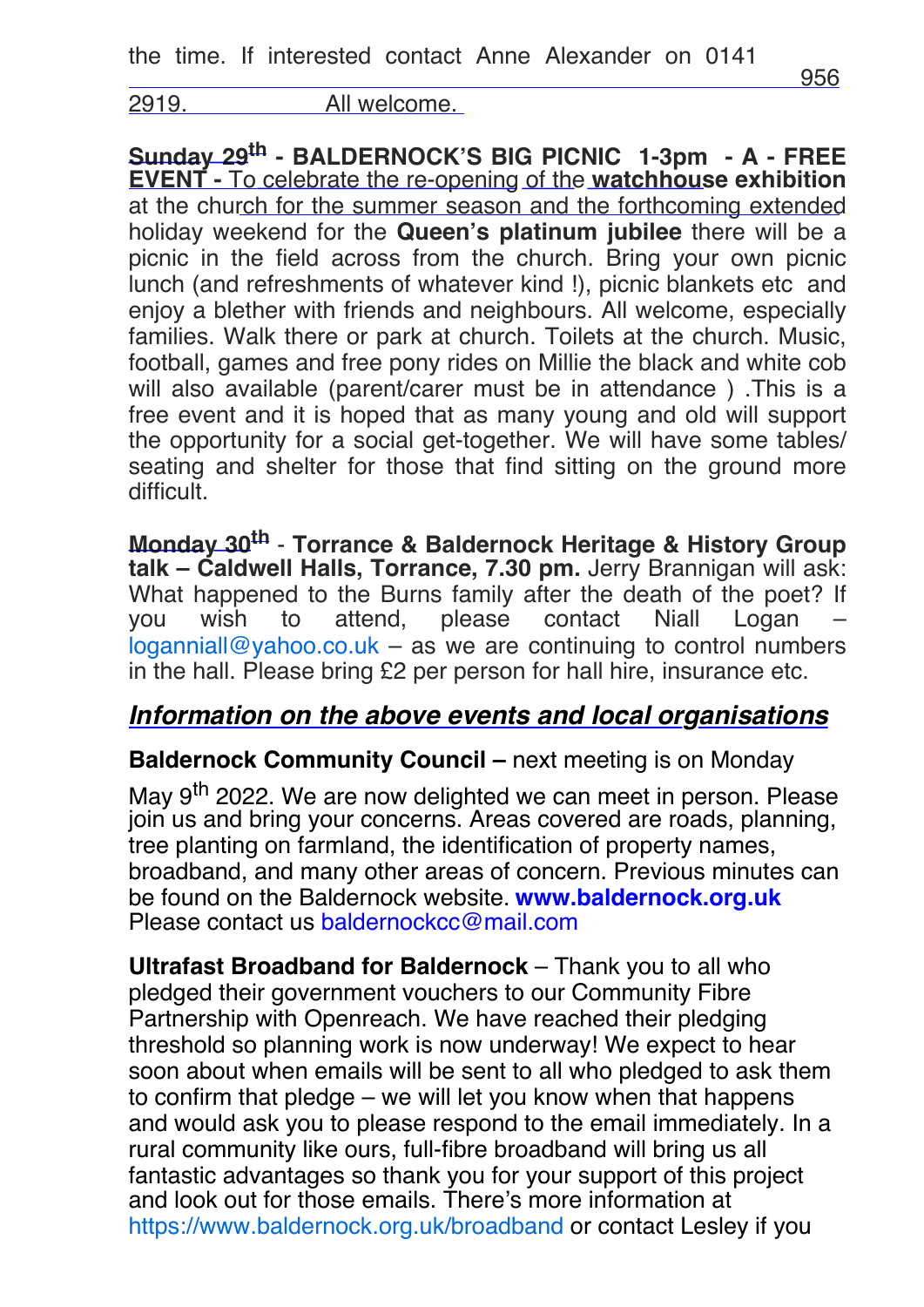<https://www.baldernock.org.uk/broadband>or contact Lesley if you have any questions, at [lesley.wiseman@hotmail.com](mailto:lesley.wiseman@hotmail.com) or on 07810698678.

**The Baldernock Trust is the new name for Baldernock Community Development Trust.** A collaboration between The Trust and Baldernock Community Council to bring full-fibre broadband to almost all parts of Baldernock looks set to succeed! (See elsewhere in this newsletter for details

The Trust's major projects - a purpose-built nursery building at the school and making the Church Hall a more welcoming community space – are ongoing.

The Italian themed dining evening at Balmore Golf Club on 1st April had to be cancelled due to lack of interest. The Trust hopes that there will be other opportunities to enjoy the comfortable facilities of the Golf Club which is an important part of our community. When there are, please book early!

The Trust plans to organise social events and resurrect a Baldernock Youth Club for primary age children. A later session for secondary age children is possible, with the support of adult volunteers. If you are or have a teenage child who would be interested in attending this, and/or if you would be willing to be one of a team of volunteers to help run it, please get in touch at [baldernockcdt@gmail.com](mailto:baldernockcdt@gmail.com).

The Trust will again be producing a Baldernock calendar for 2023, and welcomes your photographs taken in Baldernock. Please send these to Jane at [jp.logan@yahoo.co.uk.](mailto:jp.logan@yahoo.co.uk)

The Trust is now the umbrella organisation for the Baldernock Tartan project; and it is keen to support any local active travel initiatives. A community calendar of events is being initiated and a new project being discussed with other organisations is a community 'newspaper' to be delivered to every address in Baldernock. If you would like to find out more or help with any of The Trust's activities, or suggest new ones, please email [baldernockcdt@gmail.com](mailto:baldernockcdt@gmail.com).

The Trust has a Facebook page that you can use to post news of interest to the community or items to swap or share: [https://www.facebook.com/Baldernock-Community-Development-](https://www.facebook.com/Baldernock-Community-Development-Trust-147910135888506/)Trust- 147910135888506/ . There is more information about The Trust at [https://www.baldernock.org.uk/bcdt.](https://www.baldernock.org.uk/bcdt)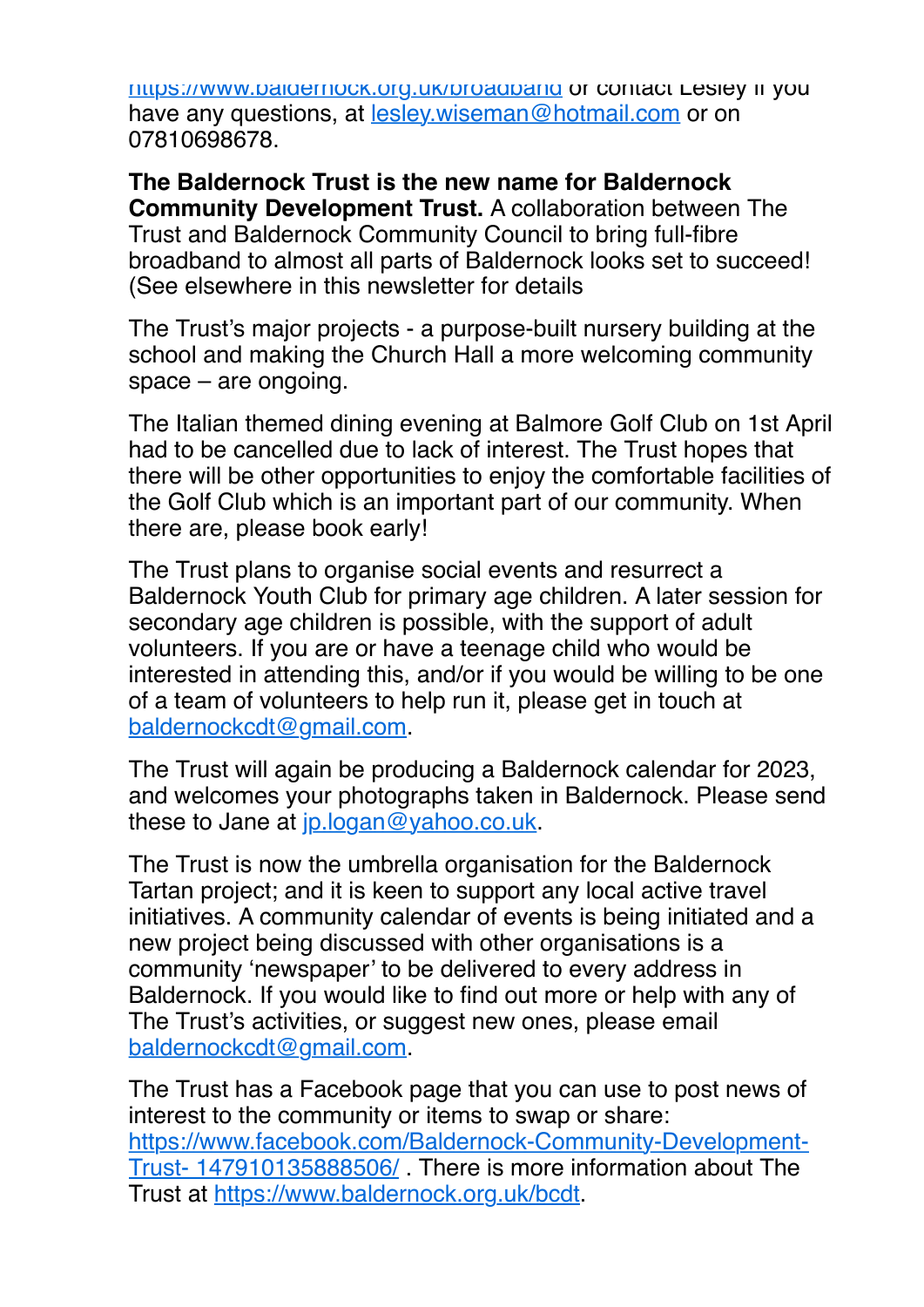**Unique Property Reference Number (UPRN)** Every property in Baldernock has a unique property reference number against the address. It has been found that a few of the actual UPRN addresses, in East Dunbartonshire Council's GIS (Geographic Information System) mapping are wrong, particularly in outlying areas. It is also the case that several properties are wrongly allocated to an incorrect road name. We are trying to identify these in order to rectify. We have also identified a small number of incomplete addresses in the Ordnance Survey data.

EDC has also advised that if there are issues with a delivery company or emergency service locating a property, if we let them know, they will investigate and liaise with the appropriate parties to alleviate issues.

If you have any problems in this respect, or wish to find out more, please email BCC [baldernockcc@gmail.com.](mailto:baldernockcc@gmail.com)

### *Sign up for the big plastic Count –*

#### *https://thebigplasticcount.com/sign-up? [source=PM&subsource=OCPOPSOAPM01FZ](https://thebigplasticcount.com/sign-up?source=PM&subsource=OCPOPSOAPM01FZ)*

### *[https://thebigplasticcount.com/media/The-Big-Plastic-Count-](https://thebigplasticcount.com/media/The-Big-Plastic-Count-Tally-Sheet-Digital.pdf)Tally-Sheet-Digital.pdf*

. **Police Surgery** – Emma Davidson (Baldernock Community Policeman) and PC Dan Harris (Lennoxtown community officer) will be hosting a surgery ("Cuppa with a copper") at the Fells café at the beginning of every month between 11am and 1pm. This is an open invitation to the entire community should they have something they wish to discuss and feel more comfortable in a face-to-face setting. This is open to all EDC residents regardless of where they live this location just feels the best.

**Baldernock Childcare** We offer nursery places for 2 - 5-year-olds every day during term time (9am until 2pm) and funding is available from East Dunbartonshire for eligible 2-year-olds and all 3+ year olds. We also provide Afterschool care Monday - Thursday during term time. For enquiries, please contact us on 0141 9552343 or [edbaldernock@glow.org.uk](mailto:edbaldernock@glow.org.uk).

**Bardowie Tennis Club - is fully open and welcomes players of any standard -** please contact Ron Montgomery on 07584-354775 by text or phone for more information.

**Balmore Golf Club –** Please remember to use the excellent